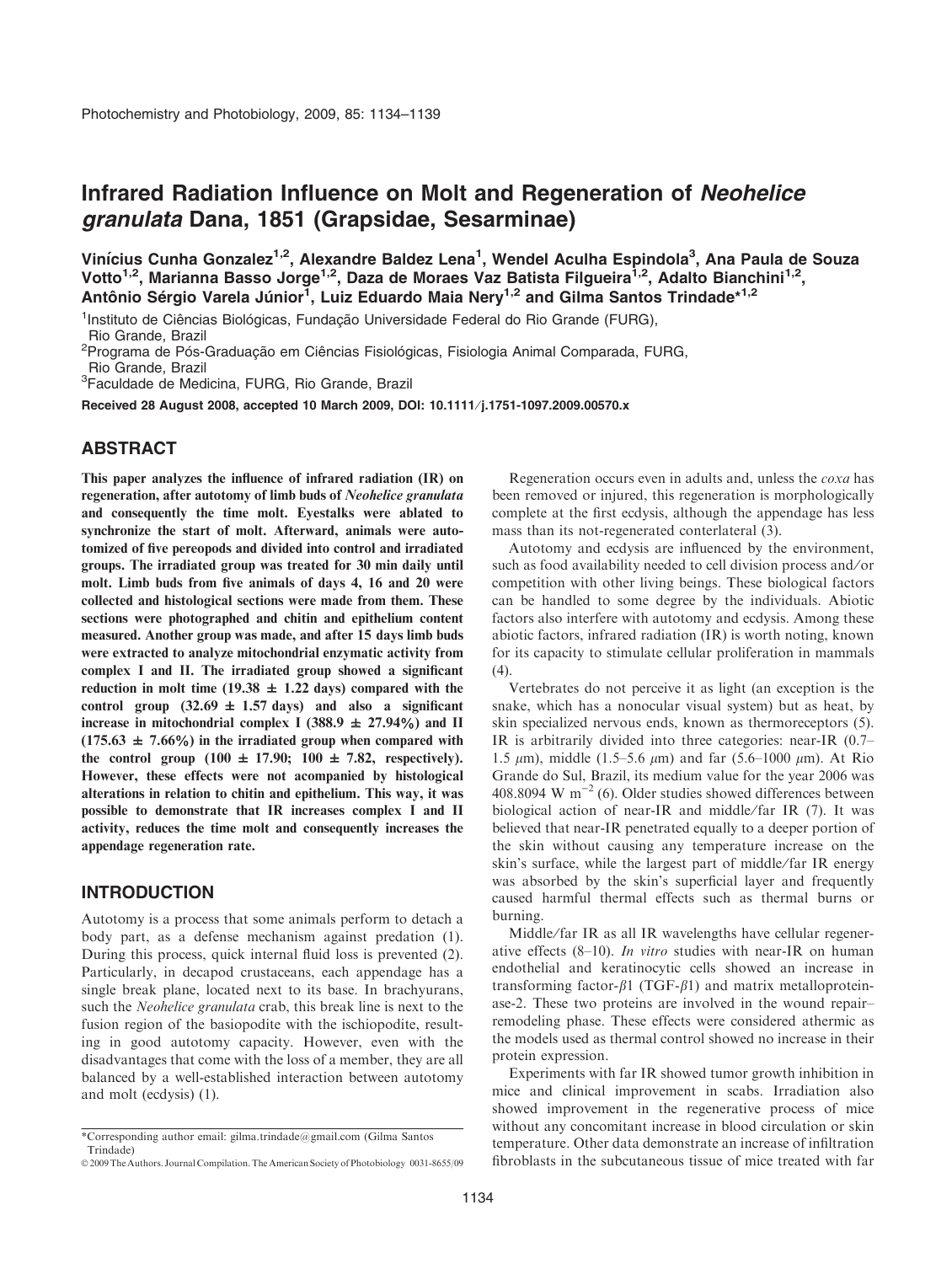IR and higher collagen regeneration on the wounded region. Far-IR also increased TGF- $\beta$ 1 expression. IR increased angiogenesis in the wound region and tensile strength in the regenerative skin (11–13). In contrast to the initial idea that far IR had deleterious effects, it is believed nowadays that its biostimulatory action equals that of low-potency lasers and near-IR (14).

The basic premise is that electromagnetic radiations of long wavelength stimulate energetic metabolism of cells, such as energy production. There are three IR photoacceptor molecules in mammals known to absorb near-infrared wavelength: hemoglobin, myoglobin and cytochrome  $c$  oxidase. From these photoacceptor molecules, it is believed that mitochondrial photoacceptors must be responsible for 50% of the nearinfrared absorption, through cytochrome  $c$  oxidase (4,15,16).

All experiments with near-IR or middle-far IR were performed on vertebrates. Consequently, there is no information about the effects of IR on invertebrate regeneration, and in direct relation, there are no known effects on the molt cycle.

Of the three aforementioned photoacceptor molecules, cytochrome c oxidase is present in crustaceans. Hemoglobin is substituted by hemocyanin as the gas carrier pigment and there are no data of its infrared bioactivation.

The crustacean, Neohelice granulata Dana, 1851 (Grapsidae, Sesarminae), is a semiterrestrial crab characteristic of Lagoa dos Patos, an estuarine environment. It can be found in the south and southeast coast of Brazil and in Uruguay and Argentina. There is an extensive bibliography on the habits and ecology of this crab, but little information on its regenerative process or its autotomy. As it is a brachyuran, it can be assumed that the appendage break plane is fairly developed, and on this basis, that the animal has a good autotomy capacity. Its small size, even when adult, facilitates easy handling and exposition of the entire body to IR (17).

The aim of this study was to determine the IR effects on molt and regeneration time of N. granulata besides analyzing any histological changes at the limb bud.

# MATERIALS AND METHODS

Capture and acclimation. Neohelice granulata specimens were collected at the estuary near Cidade de Rio Grande, RS, Brazil (S 32°09.031', W 52°06.151′). They were maintained in tanks with 20 salinity water, 20°C room temperature and 12:12 L/D photoperiod, after a week of acclimation. During acclimation and experiments, animals were fed ad libitum with bovine meat.

Infrared lamp and irradiation procedure. All irradiations were made with a Phillips Infrared lamp (Infraphil Healthcare 13379F⁄ 479) with wavelength ranging from 0.6 to 1.5  $\mu$ m and peak at 1.0  $\mu$ m (nearinfrared lamp). The 150 W lamp was kept 30 cm over the bottom of the aquarium. Water temperature was measured, after irradiation, at the bottom of the aquarium and at the water lamina. These measures were in agreement with the  $20^{\circ}$ C of room temperature. Within these distances, there was no water heating. So, all experiments were made without water temperature change when compared with the control group. For irradiation, animals were kept in an aquarium with 28 cm  $\times$  16 cm  $\times$  12 cm (length, width, height), filled with 4.3 L of 20 salinity water, for 11 cm of water column. Exposition time for all experiments was 30 min. All animals had an average area of 6.25 cm<sup>2</sup>, and exposition dose was of 41.5 J cm<sup>-2</sup>.

Critical autotomy number evaluation for molt—experiment A. To determine the optimal number of pereopods that would be autotomized by mechanical traction, we divided eight groups ( $n = 4$  each). Animals were grouped by number of autotomized appendices: group 1 had one appendage autotomized, group 2 had two appendices autotomized from each side, and so on until group 8. Appendices were autotomized to strike a balance on both sides of the animals. To prevent hemolymph loss when animals were put back in the aquarium, they were maintained outside water for 30 min, allowing the formation of a clot. Each animal was observed and the time to molt (in days) was verified. The experiments were replicated.

Autotomy and infrared exposition—experiment B. Groups of 10 animals were made until control and irradiated groups had 32 animals each. The animals were ablated and autotomized of five pereopods (two from one body side and three at the other). The irradiated group was treated with IR for 30 min daily (same exposition time used in vertebrate experiments) starting after autotomy, until all animals had molted. Thereafter, molt animals were killed by freezing at  $0^{\circ}$ C for 1 h. All groups were fed *ad libitum* with bovine meat.

 $\tilde{Historical}$  analysis of limb buds—experiment C. In this analysis was chosen the chitin and the epithelium content of the limb bud (irradiated and control). Both groups had 20 animals and five pereopods were autotomized in each animal. The irradiated group was treated with IR for 30 min, per day, to a maximum of 20 days. Both groups received food ad libitum.

Days 4, 16 and 20 were chosen for evaluation, day 4 being the start of the regeneration period and days 16 and 20 the end of the regeneration period. On days 4, 16 and 20, four animals from the control group and four from the irradiated group were killed by freezing at  $0^{\circ}$ C for 20 min. Their limb buds were then surgically removed, for a total of 20 limb buds, per group per day. The limb buds were prepared as described by Borges (18) as follows: each limb bud was fixed in Davidson solution for approximately 2 weeks. To assess the decalcification of the limb bud, the oxalate test was used (5 g solution of sodium oxalate in 100 mL of distilled water). This analysis was made using 5 mL of Davidson solution from the fixation piece, mixed with 1 mL of oxalate. After decalcification, limb buds were dehydrated with successive concentrations of alcohol 70%, 80%, 90%, 96%, 100% I, 100% II for 30 min in each alcohol, diafanated in Xilol I and Xilol II for 15 min each, included in paraffin I and II for 15 min and finally on paraplast, after each limb bud was microtomized at  $7 \mu m$  thickness. Each cut was perpendicular to chitin and epithelium content. Three preparations were made with each included limb bud  $(n = 60)$  and stained with Mallory Trichromium.

Pairs of control and irradiated laminas were photographed with a Sony DSC-H1 camera using an Olympus microscope with  $10\times$  ocular and  $40\times$  objective. Photographs had 7 megapixel of resolution. Along with every pair of photograph, a 1 mm control lamina was photographed and used as a control for measurement. Photographs were measured for chitin and epithelium length content using AxioVision LEV 4.6.3.0 from Carl Zeiss Imaging Solutions. AxioVision was calibrated using the control lamina. Each sample photograph had three random linear measures made on it for chitin and for epithelium, totaling 180 measures for each evaluation day to irradiation and 180 measures to control.

Mitochondrial analysis—experiment D. To determine whether IR was affecting the energy production of irradiated animals, we analyzed the activities of mitochondrial respiratory chain enzymes of complex I and II in relation to the total mitochondrial protein content. Animals had five pereopods autotomized and had their eyestalks ablated. They were divided into two groups, irradiated and control, both with 20 animals each. The irradiated group received 30 min daily of IR. Animals received food ad libitum and were maintained in aquariums with 20 salinity water at  $21^{\circ}$ C room temperature. After 15 days, all surviving animals were killed, making for five irradiated animals, each with four limb buds for analyses  $(n = 20)$  and four control animals each with four limb buds for analyses ( $n = 16$ ). Limb buds were removed and maintained on ice during analysis.

Mitochondrial isolation was made as described by Birch-Machin et al. (19). Limb buds were homogenized with 10 mL of isolation buffer (530 mm sucrose,  $200 \mu m$  EGTA, 1 mm EDTA, 20 mm HEPES, 0.5% BSA, pH 7.6) per tissue gram and the resulting mixture was centrifuged at 1600  $g$  for 15 min at 4°C. The supernatant was removed and centrifuged at 7100  $g$  for 15 min at 4°C. The pellet was maintained on isolation buffer. Thereafter, it was resuspended in 200  $\mu$ L of respiration buffer (303 mm sucrose, 90 mm KCl, 1 mm EGTA, 4 mm  $K\hat{H}_2PO_4$ , 20 mm HEPES, 0.5% BSA, pH 7.5) and maintained on ice for further complex analysis.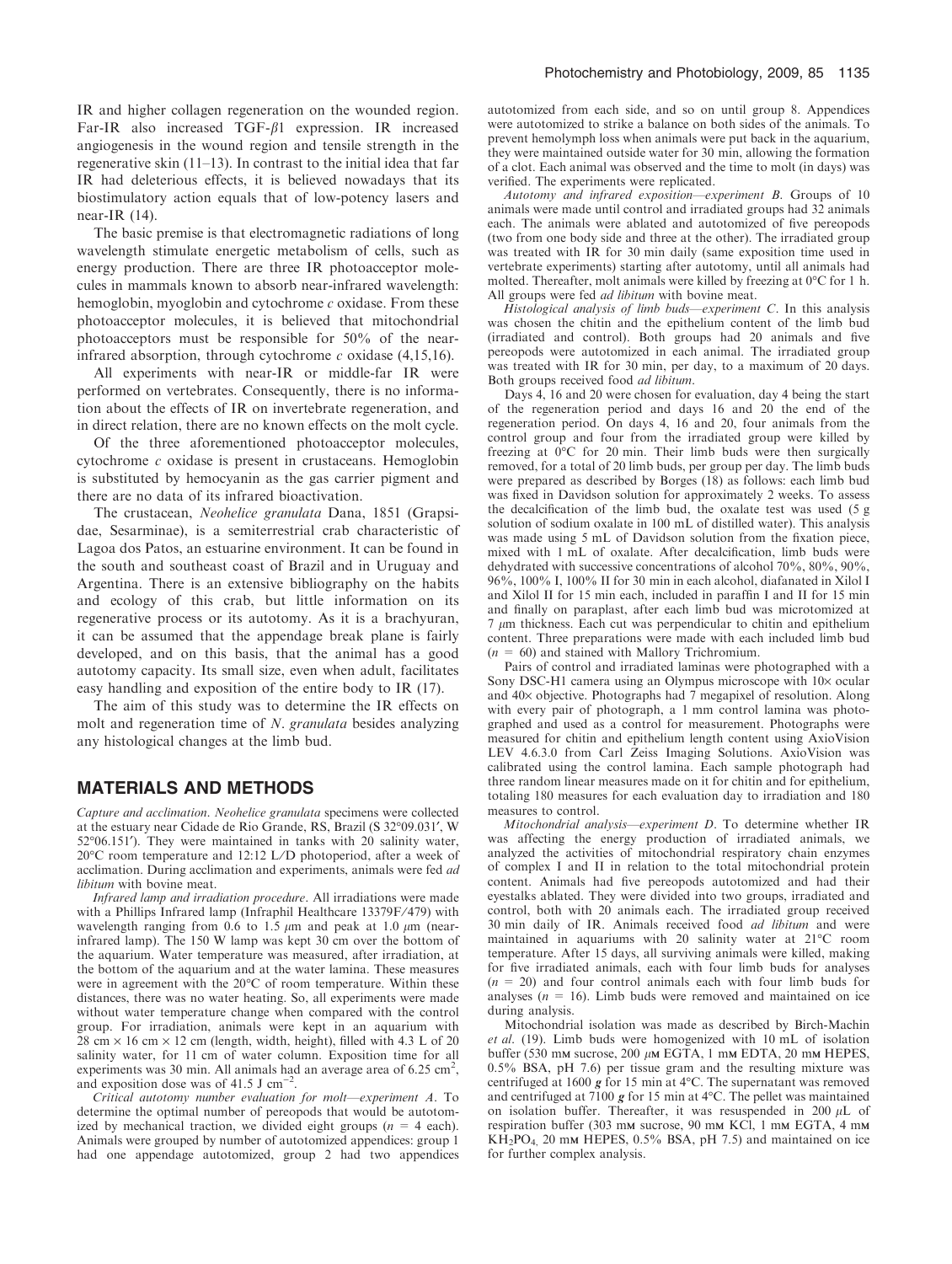Complex I (NADH-dehydrogenase) was evaluated by oxidation of NADH by NADH dehydrogenase at  $\lambda = 340$  nm. The samples were dissociated mechanically with a syringe and then 10  $\mu$ L of sample was mixed with 25  $\mu$ L of NADH (200  $\mu$ M) and completed to 500  $\mu$ L with TFK (pH 7.4). Thereafter, the samples were analyzed on a spectrophotometer for 3 min to calculate the enzyme kinetics.

The activity of succinate-2,6-dichloroindophenol-oxidoreductase (complex II) was evaluated by MTT (3 (4,5-dimethilthiazol-2-yl)- 2,5-diphenyltetrazolium bromide, a tetrazol) reduction at  $\lambda = 570$  nm. Dissociated samples (50  $\mu$ L) were mixed with 10  $\mu$ L of succinate (5 mm), 300  $\mu$ L of isolation buffer and 10  $\mu$ L of MTT (5  $\mu$ g mL<sup>-1</sup>) and incubated for 15 min. After incubation, 1 mL of DMSO was added and left to react for 15 min. Total protein content in samples was determined using a reagent kit based on the Biuret assay (Doles, Goiânia, GO, Brazil).

Activities of enzymes involved in mitochondrial respiratory chain complexes (I and II) were calculated as absorbance units  $min^{-1} mg^{-}$ protein. Changes in enzyme activity were calculated as percentage considering the control value as 100%.

Statistical analysis. Data were expressed as mean  $(\pm$  standard error). Experiment A was analyzed by ANOVA followed by the Tukey multiple range test. Experiments B and C were analyzed by paired sample t-test. Experiment D was analyzed by Student's t-test. Significance level was fixed at 0.05.

### RESULTS

#### Experiment A

All groups molted within 60 days of the experiment. As shown in Fig. 1, some autotomized groups were statistically significant, as indicated by different letters. So animals with three, four, five and six appendages autotomized were not different  $(P > 0.05)$  from each other, but different  $(P < 0.05)$  from animals with one, two, seven and eight appendages autotomized. Animals with one and eight appendages were similar to each other, but different from other groups. Animals with two autotomized appendages were statistically similar to animals with seven and eight appendages autotomized, and were different from all other groups. Animals with five autotomized appendages had the least number of days until molt and that was significantly different in relation to animals of one, two,



Figure 1. Days until molt from animals with one to eight appendages autotomized. Data are expressed as mean  $\pm$  SEM. Rows with similar letters indicate the absence of significant differences ( $P > 0.05$ ), so that row 1 is similar to row 8, but different from all the other rows.

seven and eight autotomized appendages, as shown in Fig. 1. With this result, all animals for further assays had five pereopods autotomized.

#### Experiment B

Figure 2 shows that irradiated animals had a mean molt time of 19.38 ( $\pm$ 1.22) days which was statistically significant against the control group (32.69  $\pm$  1.57) ( $P < 0.05$ ). After molting, neither appendages nor the whole body of animals had morphological alterations in each group (data not shown).

#### Experiment C

As shown in Figs. 3 and 4 there was no statistical significance in chitin or epithelium content length between the control and irradiated groups for 16 and 20 day animals of experiment. Besides, histological analyses from 4 day irradiated or control animals showed only the autotomic membrane, without any statistically significant difference (data not shown).



Figure 2. Days until molt of animals treated with 41.5 J cm<sup>-2</sup> infrared (irradiated group) and of control group (without irradiation). Data are expressed as mean  $\pm$  SEM. \*Significant differences ( $P < 0.05$ ).



Figure 3. Chitin and epithelium length content of animals treated with  $41.5$  J cm<sup>-2</sup> infrared (irradiated group) and of control group (not irradiated) for 16 days. Data are expressed as mean ± SEM. No statistical difference ( $P < 0.05$ ).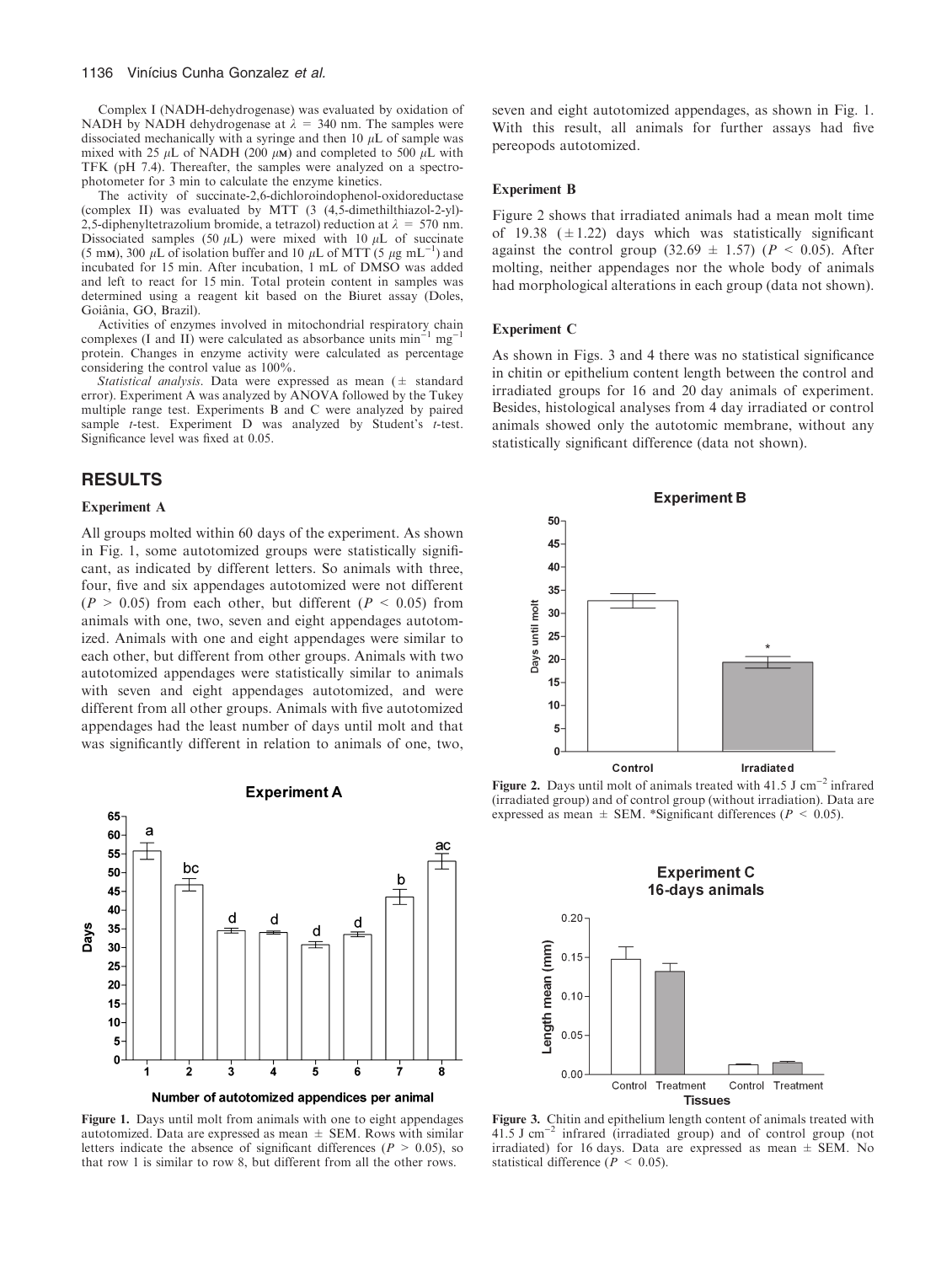#### Experiment D

As shown in Fig. 5, the irradiated group had a significant increase in the mitochondrial complex I activity (388.9  $\pm$ 27.94%) in relation to the control group (100  $\pm$  17.90%). A similar increase was observed for complex II—the irradiated group had a mitochondrial enzyme activity of  $175.63 \pm 7.66\%$  when compared with the control group  $(100 \pm 7.82\%)$ .



Figure 4. Chitin and epithelium length content of animals treated with 41.5  $J \text{ cm}^{-2}$  infrared (irradiated group) and of control group (not irradiated) for 20 days. Data are expressed as mean  $\pm$  SEM. No statistical difference ( $P < 0.05$ ).



Figure 5. Activities of the complex I and II enzymes of the mitochondrial respiratory chain in Neohelice granulata limb buds after 15 day experimentation. Values are expressed as mean  $\pm$  SEM ( $n = 5$ irradiated, 4 control). \*Significant differences ( $P \le 0.05$ ).

## DISCUSSION AND CONCLUSION

Autotomy is a survival ecological strategy. When fighting, N. granulata (Fig. 6A) get rid of the appendage and escape the dangerous situation. This loss will cause a hindrance to movement and the need to regrow the appendage. Animals have to balance the cost of all molt process or the regenerative load (maximum of tissues that can be synthesized on the time available to molt) as proposed by Skinner (3) with their food uptake. In experiment A, animals with one, two, seven and eight appendages autotomized had longer molt times than animals with three, four, five and six appendages autotomized. This could be caused by high metabolic cost or the postponed need of appendage recovery. Animals with low appendage loss have little need to regenerate them because their survival is not hindered. So molting would imply an energy cost higher than their actual need of food uptake, assuming that the regenerative load can be achieved with a higher time of tissue synthesis. Besides, animals with seven and eight autotomized appendages must molt rapidly to recover their full survival capacity, so all energy available (not used on basal metabolism) is channeled to the regeneration of the appendages. However, the energy to grow de novo seven to eight appendages could not be achieved fast, even with daily ad libitum food. This way, the energy uptake they had was lower than their actual need to regrow the appendages in a shorter time. Animals with three to six appendages autotomized had a need to molt, with energy cost and food uptake at balanced levels. The animals with five autotomized appendages presented lower molt time.

When five autotomized appendage animals (Fig. 6B) were submitted to IR, they molted earlier than control animals. Between the known chromophores for IR, only cytochrome  $c$ oxidase is found in crabs (16). The other two chromophores for IR are hemoglobin and myoglobin, which N. granulata do not have.

This absorption probably increased the ATP output, because IR stimulates electron transfer at cytochrome c oxidase (20). As all experiments were performed without changing the temperature, it is evident that the stimulation and reduction in time molt (13 days or 40.6%) are due to the biostimulatory effects of IR in increasing ATP production by mitochondria and not to IR heat (5). The data also show that IR has similar effects on this species of invertebrate and on mammals, with the exoskeleton not being a barrier for IR wavelength. There was no effect on chitin deposition or on epithelium bud growth (Fig. 3).



Figure 6. (A) Dorsal view of Neohelice granulata before autotomy of pereopods and ablation of eyestalks. (B) Ventral view of N. granulata with five pereopods autotomized.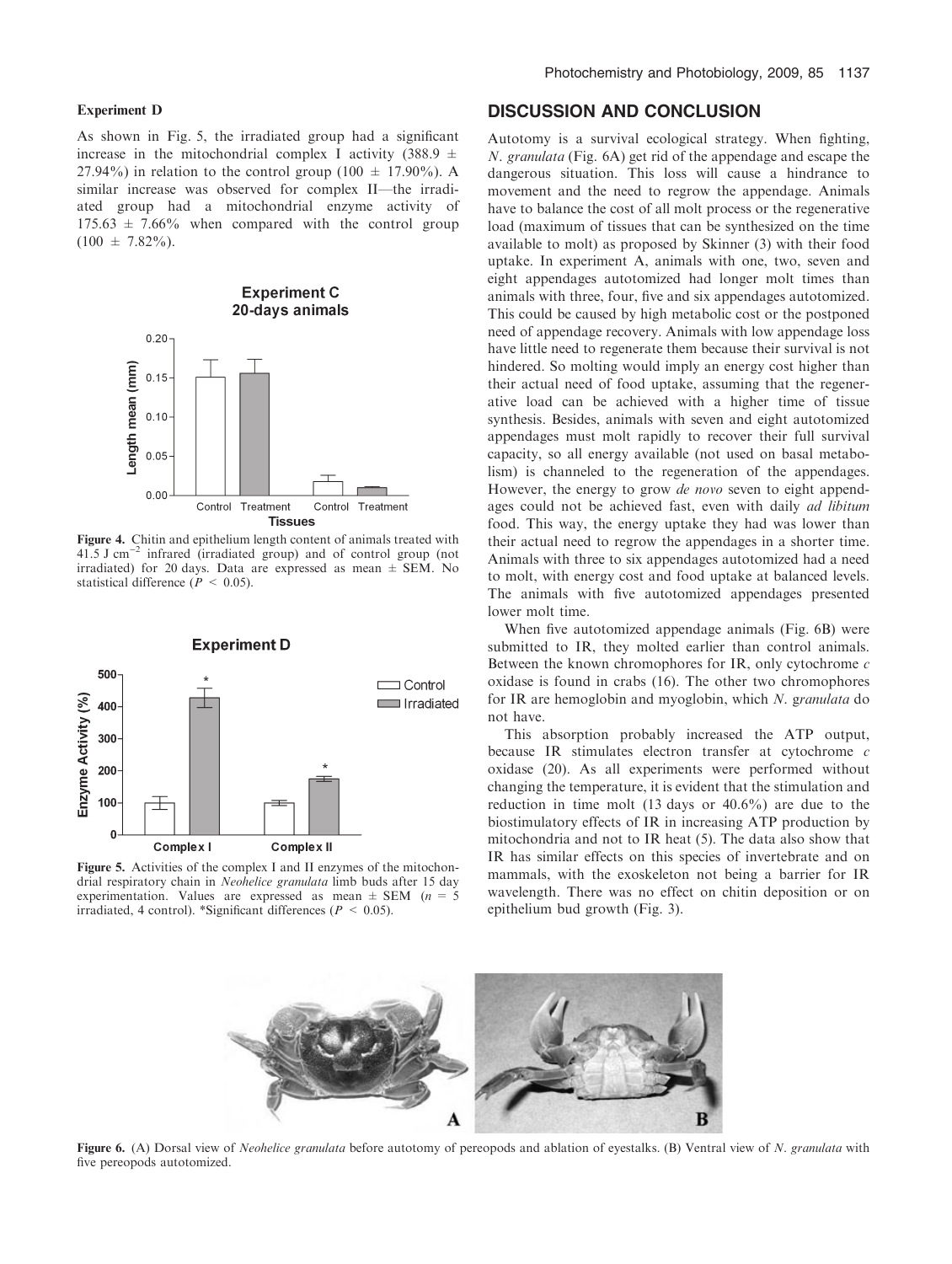The choice of these parameters (chitin and epithelium) was based on the fact that both are components of the tissues that surround the highly proliferative environment inside the limb bud. Although these tissues were the first structures to be directly exposed at IR, it is confirmed that the whole body was irradiated. So, the metabolism of all tissues of the animals would be higher, although not confirmed by histological analysis. What could have been responsible for the earlier molt in the irradiated animals needs to be determined.

The results suggest that possible alterations have occurred at the molecular level. To confirm the hypothesis that IR increases ATP output, experiment D was performed. This assay analyzed the activity of complex I (NADH: ubiquinone oxidoreductase) and II (succinate: ubiquinone reductase) enzymes of the mitochondrial respiratory chain. Results obtained showed an increased activity of complex I and II enzymes in irradiated crabs.

Complex I is the largest of the mitochondrial respiratory chain enzymes. It actively transports protons from the matrix to the cytoplasmic side of the inner membrane. These create a proton gradient in the cytoplasmic side (21). Complex II transfers electrons from succinate to the ubiquinone pool, feeding electrons to the electron transport chain. But as complex II contains FAD it does not translocate protons to the cytoplasmic side of the inner membrane (22). The electrons passing between the mitochondrial complexes release energy from the proton gradient, and this is used by ATP synthase to make ATP from ADP (21–23).

Complex I and II are part of the oxidative phosphorylation process from the mitochondrial respiratory chain, and most of the cell energy is obtained through oxidative phosphorylation. IR increases the activity of complex I and II, as shown in this work, and of complex IV (4,15,16). An increase in the activity of these complexes reflects an increase in ATP production.

A possible explanation for the higher activity of complex I in relation to complex II in experiment D is that cellular respiration produces more NADH+H (used in complex I) than  $FADH<sub>2</sub>$  (used in complex II) (24). Therefore, it was expected that the activity of complex I enzymes would be higher than those of complex II. This finding indicates that IR activates not only cytochrome  $c$  oxidase (complex IV) but also enzymes of complex I and II.

In this way, the results for both complexes show an increase in their enzyme activity in relation to control, confirming that even in invertebrates IR stimulates the increase in mitochondrial enzyme activity. This increase may explain the time reduction during molting.

This study on N. granulata demonstrated that IR causes no alteration in the chitin and epithelium content of the limb bud but reduced the molt time that can be related to the higher mitochondrial enzyme activity. Also, it demonstrated that IR enhances the mitochondrial complex I and II enzymatic activity. Besides, it is possible to suggest that the exoskeleton does not hinder the action of IR.

Acknowledgements—This work was supported by the Post-graduation Program in Comparative Animal Physiology (FURG, Brazil). V.C.G. received a graduate fellowship from Brazilian Coordenção de Aperfeiçoamento de Pessoal de Nível Superior (CAPES). The authors thank Dr. Jorge Alberto Castro Benitez for revision of the manuscript.

# **REFERENCES**

- 1. McVean, A. (1982) Autotomy. In The Biology of Crustacea, Vol. 4 (Edited by S. Atwood), pp. 107–132. Academic Press, New York.
- 2. Bang, F. B. (1983) Crustacean disease responses. In The Biology of Crustace, Vol. 6 (Edited by S. Atwood), pp. 142–145. Academic Press, New York.
- 3. Skinner, D. M. (1983) Molting and regeneration. In The Biology of Crustacea, Vol. 9 (Edited by S. Atwood), pp. 43–146. Academic Press, New York.
- 4. Karu, T. (1999) Primary and secondary mechanisms of action of visible to near-IR radiation on cells. J. Photochem. Photobiol. B. Biol.  $49(1)$ , 1-17.
- 5. Danno, K., N. Mori, K.-I. Toda, T. Kobayashi and A. Utani (2001) Near-infrared irradiation stimulates cutaneous wound repair: laboratory experiments on possible mechanisms. Photodermatol. Photoimmunol. Photomed. 17, 261–265.
- 6. South Spacial Observatory, Spacial Research National Institute (2006) Sonda Project. Available at: http://www.cptec.inpe.br/ sonda/. Accessed on 20 April 2008.
- 7. Dover, J. S., T. J. Philips and K. A. Aradt (1989) Cutaneous effects and therapeutic uses of heat with emphasis on infrared radiation. J. Am. Acad. Dermatol. 20, 278-286.
- 8. Honda, K. and S. Inoue (1988) Sleeping effects of far-infrared in rats. Int. J. Biometeorol. 32(2), 92–94.
- 9. Inoue, S. and M. Kabaya (1989) Biological activities caused by far-infrared radiation. *Int. J. Biometeorol*. 33, 145-150.
- 10. Udagawa, Y. and H. Nagasawa (2000) Effects of far-infrared ray on reproduction, growth, behaviour and some physiological parameters in mice. In Vivo 14, 321–326.
- 11. Schindl, A., M. Schindl and L. Schindl (1997) Successful treatment of a persistent radiation ulcer by low power laser therapy. J. Am. Acad. Dermatol. 37, 646–648.
- 12. Schindl, A., M. Schindl, L. Schindl, W. Jurecka, H. Honigsmann and F. Breier (1999) Increased dermal angiogenesis after lowintensity laser therapy for a chronic radiation ulcer determined by a video measuring system. J. Am. Acad. Dermatol. 40, 481–484.
- 13. Schramm, J. M., D. Warner, R. A. Hardesty and K. C. Oberg (2003) A unique combination of infrared and microwave radiation accelerates wound healing. Plast. Reconstr. Surg. 111(1), 258–266.
- 14. Toyokawa, H., Y. Matsui, J. Uhara, H. Tsuchiya, S. Teshima, H. Nakanishi, A.-H. Kwon, Y. Azuma, T. Nagaoka, T. Ogawa and Y. Kamiyama (2003) Promotive effects of far-infrared ray on fullthickness skin wound healing in rats. Exp. Biol. Med. 228, 721-729.
- 15. Beauvoit, B., T. Kitai and B. Chance (1994) Contribution of the mitochondrial compartment to the optical properties of the rat liver: A theoretical and practical approach. Biophys. J. 67(6), 2501–2510.
- 16. Wong-Riley, M. T. T., H. L. Liang, J. T. Eells, B. Chancel, M. M. Henry, E. Buchmann, M. Kane and H. T. Whelan (2005) Photobiomodulation directly benefits primary neurons functionally inactivated by toxins—Role of cytochrome  $c$  oxidase. J. Biol. Chem. 280(6), 4761–4771.
- 17. Rieger, P. J. and A. L. E. Santos (2003) Bristles morphology and topographic distribution during young development of Chasmagnathus granaluta Dana, 1851 (Crustacea: Decapoda: Grapsidae) on standard laboratory. Mus. Ciênc. Tecnol. PUCRS, Sér. Zool. 16(2), 175–198. [In Portuguese]
- 18. Borges, E. L. (2007) Efficacy evaluation of fixer, decalcifier and corants for Neohelice granulata (Dana, 1851). Bachelor in Biological Sciences, Fundação Universidade Federal de Rio Grande. [In Portuguese]
- 19. Birch-Machin, M. A., H. L. Briggs, A. A. Saborido, L. A. Bindoff and D. M. Turnbull (1994) An evaluation of the measurement of the activities of complexes I–IV in the respiratory chain of human skeletal muscle mitochondria. Biochem. Med. Metab. Biol. 51, 35–  $42$
- 20. Karu, T. I., L. V. Pyatibrat and N. I. Afanasyeva (2004) A novel mitochondrial signalling pathway activated by visible-to-nearinfrared radiation. Photochem. Photobiol. 80, 366-372.
- 21. Weiss, H., T. Friedrich, G. Hofhaus and D. Preis (1991) The respiratory-chain NADH dehydrogenase (complex I) of mitochondria. Eur. J. Biochem. 197, 563–576.